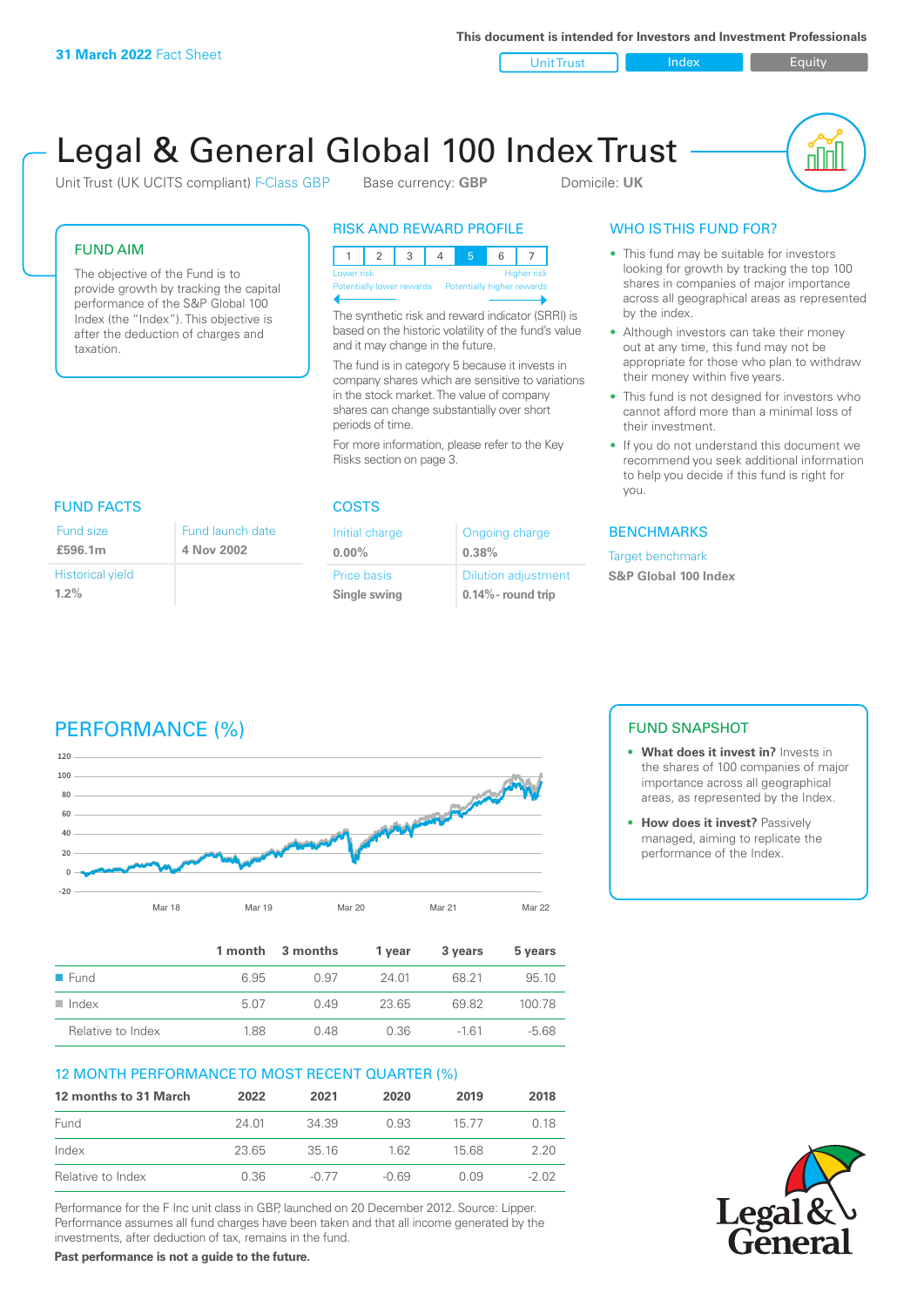# Legal & General Global 100 Index Trust

Unit Trust (UK UCITS compliant) F-Class GBP

# PORTFOLIO BREAKDOWN

All data sources are a combination of LGIM and the Fund Accountant unless otherwise stated. Totals may not sum to due to rounding. In order to minimise transaction costs, the Fund will not always own all the assets that constitute the index and on occasion it will own assets that are not in the index. The number of fund holdings can also differ from the index due to corporate events and proxy holdings.



# SECTOR (%)

| Information Technology     | 30.6 |
|----------------------------|------|
| ■ Consumer Discretionary   | 13.5 |
| ■ Health Care              | 12.4 |
| ■ Consumer Staples         | 10.6 |
| ■ Communication Services   | 9.3  |
| $\blacksquare$ Financials  | 9.1  |
| <b>Energy</b>              | 5.8  |
| $\blacksquare$ Industrials | 5.1  |
| $\blacksquare$ Materials   | 2.3  |
| $\blacksquare$ Utilities   | 0.7  |
| ■ Real Estate              | 0.6  |
|                            |      |

# MARKET CAPITALISATION (%) TOP 10 HOLDINGS (%)

| ■ Large            | 99.7 |
|--------------------|------|
| $\blacksquare$ Mid | 0.3  |

■ Top 10 holdings 52.2% Rest of portfolio 47.8% No. of holdings in fund 106 No. of holdings in index 102

| Apple                | 14 1 |
|----------------------|------|
| Microsoft            | 12.1 |
| Amazon Com           | 75   |
| Alphabet A           | 44   |
| Alphabet C           | 41   |
| Johnson & Johnson    | 24   |
| JPMorgan Chase & Co  | 2.1  |
| Nestle               | 19   |
| Procter & Gamble Co. | 19   |
| Exxon Mobil          | 18   |
|                      |      |

## COUNTRY (%)

|    | <b>United States</b> | 73.4 |  |
|----|----------------------|------|--|
| 4  | United Kingdom       | 7.2  |  |
| G  | Switzerland          | 5.5  |  |
|    | France               | 4.1  |  |
|    | Japan                | 3.2  |  |
|    | Germany              | 3.0  |  |
| 'n | Korea                | 1.5  |  |
|    | Australia            | 1.0  |  |
|    | Spain                | 0.7  |  |
|    | Netherlands          | 0.4  |  |
|    |                      |      |  |



The Index Fund Management team comprises 25 fund managers, supported by two analysts. Management oversight is provided by the Global Head of Index Funds. The team has average industry experience of 15 years, of which seven years has been at LGIM, and is focused on achieving the equally important objectives of close tracking and maximising returns.